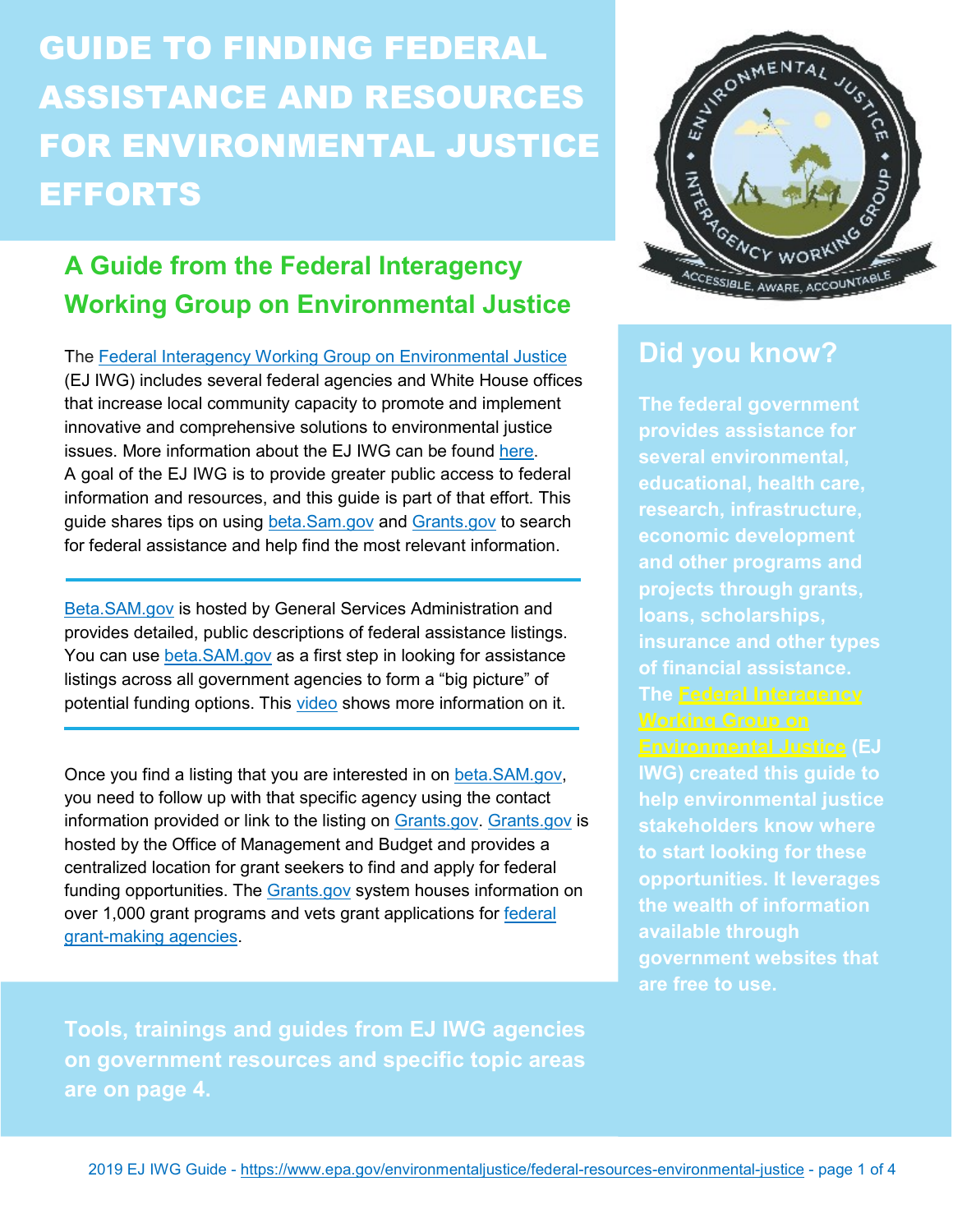# **FAQs on Finding Resources**

#### 1. Where do I begin?

Visit the [beta.SAM.gov](https://beta.sam.gov/) website. On this homepage, scroll down to the section "Federal Assistance" and click on the second bullet point, ["Search Assistance](https://beta.sam.gov/search?index=cfda) [Listings.](https://beta.sam.gov/search?index=cfda)" Then scroll down to the section titled, "Eligibility" and click on the arrow pointing down to see the different categories that may apply to you under "beneficiary" and/or "applicant" tabs. When you see a category that may be applicable to you, click on it to highlight it in blue. It should then be added to your search criteria. You can highlight more than one category in your search.

What is the difference between an applicant and a beneficiary? Applicant means who is eligible to apply for assistance. Beneficiary means who will benefit from the assistance. For example, a state or tribal government (applicant) could apply for assistance that would benefit a minority group (beneficiary). Or, a nonprofit organization (applicant) could apply for assistance that would benefit a lowincome group (beneficiary).

There are many different categories you can search for as a "beneficiary" and/or "applicant." Examples are noted in the tables to the right. To see all of the ways you can search for assistance, please visit the [beta.SAM.gov](https://beta.sam.gov/) website.

While you don't need an account to look for assistance listings on [beta.SAM.gov, i](https://beta.sam.gov/)t may be helpful to sign up for an account with them to save your searches. For more information, visit their [quick start guide,](https://sam.gov/sam/transcript/beta/Beta.SAM.Gov_QuickStartGuide-CFDA.pdf) [learning center](https://beta.sam.gov/help/assistance-listing) and/or call their toll-free number at 1.866.606.8220.

#### **BENEFICIARY CATEGORIES INCLUDE:**

Government - Federal; Interstate; Intrastate; State; **Local** American Indian; Federally Recognized Tribal Governments; Native American Organizations Minority Group; Black; Spanish Origin; Asian; Other Non-White; Migrant; Refugee/Alien; U.S. Citizen Low Income; Moderate Income; Pension Recipient; Welfare Recipient; Unemployed Rural; Major Metropolis; Urban; Suburban; U.S. **Territories** Organizations; Nonprofits; Private Institutions Individual, Family, Women, Children, Senior Citizen, General Public Physically Afflicted; Disabled Small Business, Industrialist Professionals: Health, Education, Scientist, Researcher, Engineer, Architect, Artist, Humanist, Builder, Contractor, Developer, Farmer, Rancher, Agricultural Producer Specialized Group (e.g. health professionals, students, veterans); Veteran, Service person, Reservist (including dependents) Student/Trainee; Graduate Student; Education; Preschool; School

#### **APPLICANT CATEGORIES INCLUDE:**

Government - General, Federal, Interstate, Intrastate, State, Local Federally Recognized Tribal Governments; Native American Organizations U.S. Territories and Possessions (includes institutions of higher education and hospitals) **Minority Group** Organizations/Institutions; Public and Private Nonprofits; Private Organizations, etc. Specialized Group (e.g. health professionals, students, veterans)

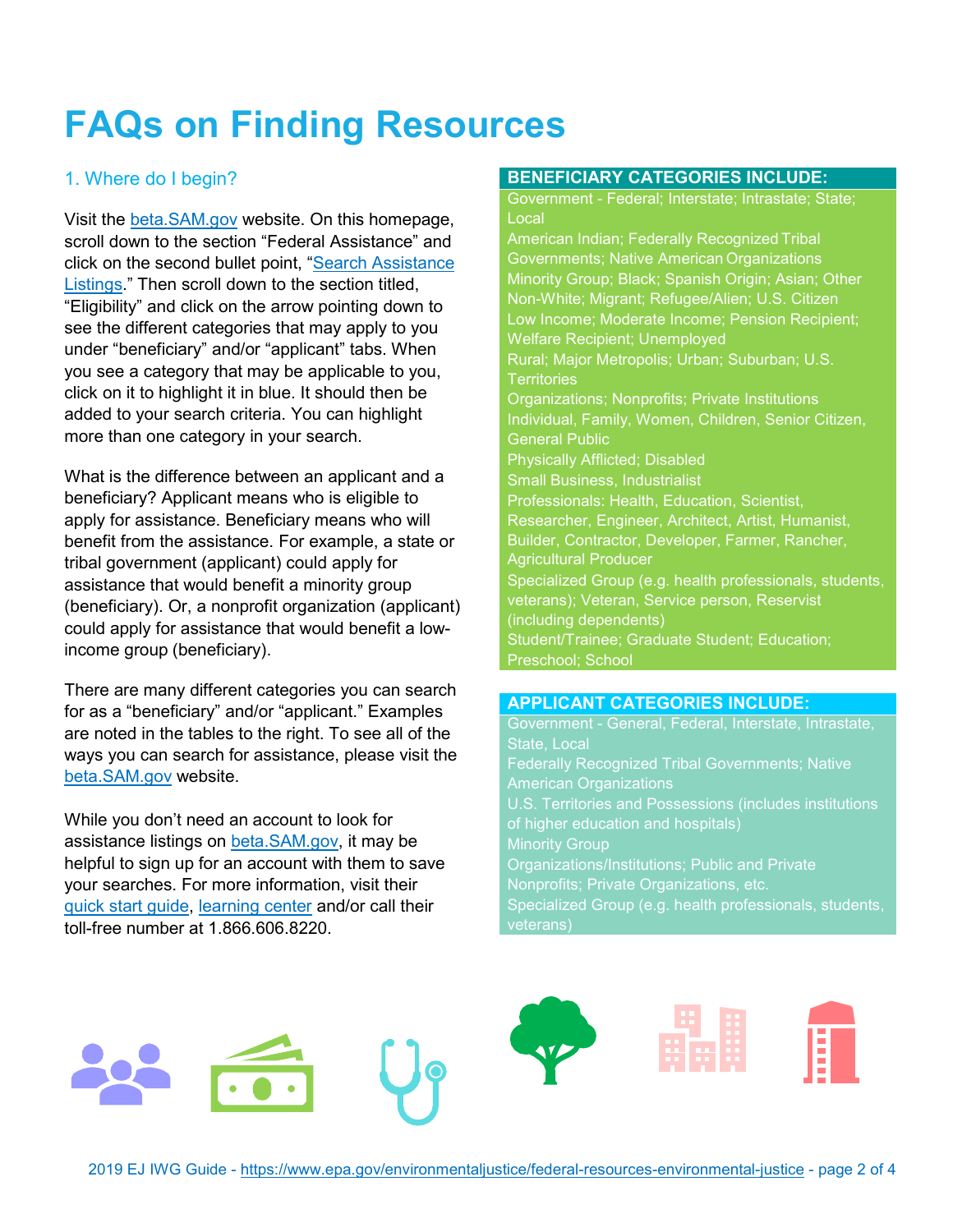2. There are a lot of results when I check off the categories under "beneficiary" and as an "applicant." Should I also add in some different types of "keyword" searches to narrow the results? What are some examples of these keywords or phrases?

You can also search with "keywords" under the "keyword tab." Remember to use quotation marks when typing in a keyword search on a phrase (e.g. "environmental justice"). Examples of keywords may include: Infrastructure - Brownfields - Job Training - Lead - Emergency Response - Community-based - Environment - Underserved - Diversity - Poverty - Underrepresented - Economically Disadvantaged - Homeless - Health Disparities - Environmental Health - Environmental Justice - Vulnerability - Sustainable Development - Health Risk - Health Impact - Place-based - Tribal Nation - Affected Communities - Community Revitalization - Indigenous Population - Minority Community.

#### 3. Can I search only using keywords, such as "environmental justice," and not check off any boxes under "beneficiary" and/or "applicant"?

You may not see all of the opportunities available if you just do a "keyword" search on "environmental justice." Different agencies may use different words to describe environmental justice efforts. It may be a good idea to do several different types of searches using the categories under "beneficiary" and/or "applicant" (e.g. minority, low-income, etc.) first. Please see the answer to question 2 for ideas of keywords to search.

#### 4. Do I need to check off any boxes under "type of assistance"?

You can check off boxes under this category to refine your search, depending on what type of assistance (e.g. grant, loan, etc.) you are searching. If you do not check off any boxes in this category, you will see all of the results for all of the different types of assistance that [beta.SAM.gov](https://beta.sam.gov/) identifies.

#### 5. Now that I have a list of results from [beta.SAM.gov,](https://beta.sam.gov/) what do I need to do next?

Once you have a list of results, you will need to click on and look at each listing to follow up with that specific agency to find out more about the opportunity. The agency's contact information is provided on the bottom of the [beta.SAM.gov](https://beta.sam.gov/) listing. If the opportunity is a grant, you can also link directly to [Grants.gov](https://www.grants.gov/) for more information about how to apply for the grant. Please remember that [Grants.gov](https://www.grants.gov/) only has information on federal grants. [Beta.SAM.gov](https://beta.sam.gov/) provides information on all federal assistance, not just grants.

## 6. Where can I find tips on grant writing and information on the grant definitions, policies and

#### eligibility?

[Grants.gov](https://www.grants.gov/) has the following links:

[Grants Learning Center](https://www.grants.gov/web/grants/learn-grants.html) [Grant Events & Trainings](https://blog.grants.gov/events/)

[Getting Started Checklist](https://www.grants.gov/web/grants/learn-grants/grants-101/getting-started-checklist.html) [Grant Writing Basics](https://grantsgovprod.wordpress.com/category/learngrants/grant-writing-basics/)